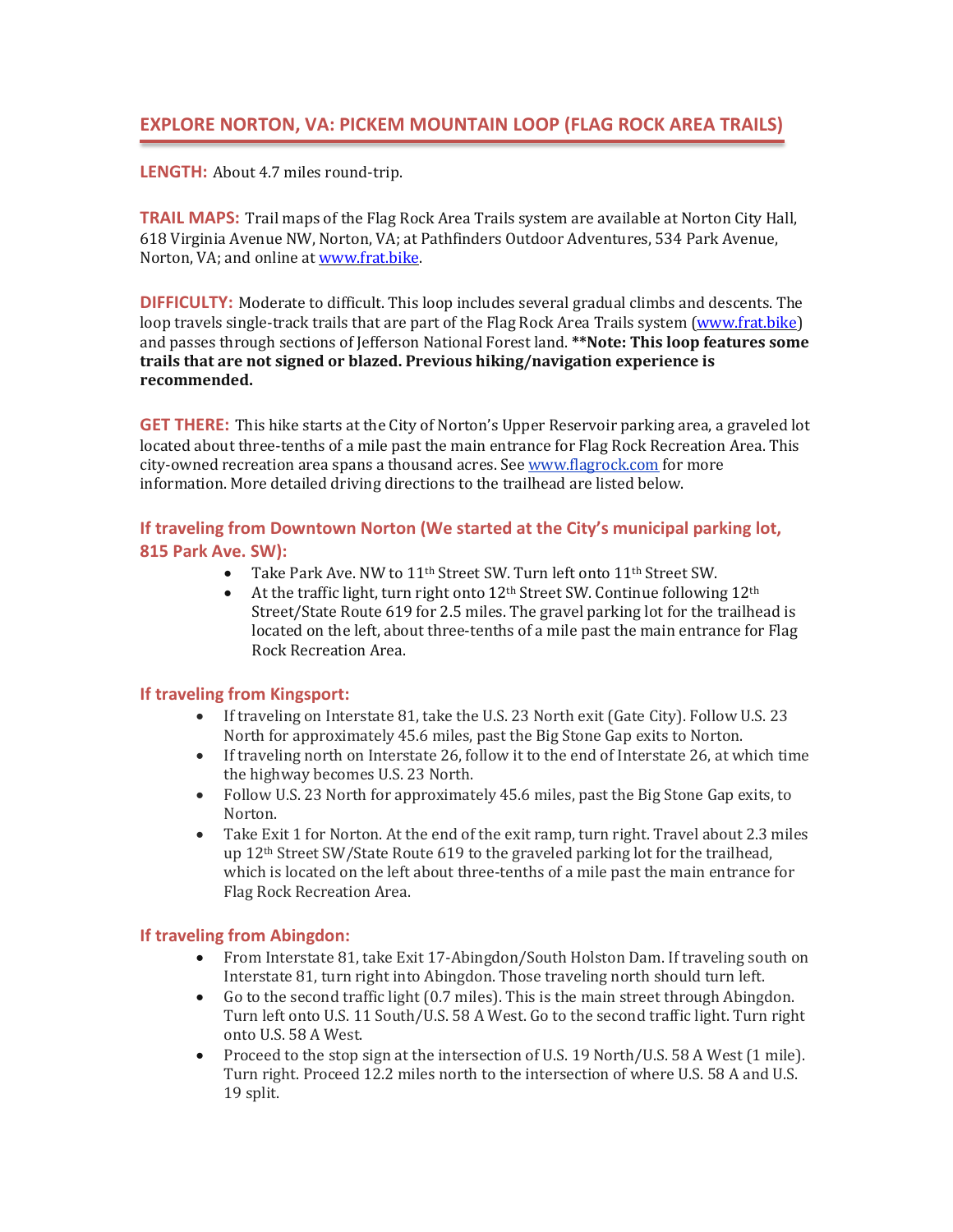- Turn left and travel 30 miles to Norton. You will pass the towns of St. Paul and Coeburn.
- Take the on-ramp for U.S. 23 South toward Big Stone Gap. Travel U.S. 23 for about 1.5 miles and take Exit 1 for Norton.
- At the end of the exit ramp, turn right. Follow this road (12<sup>th</sup> Street SW/State Route 619) approximately 2.3 miles. The graveled parking lot for the trailhead is located on the left about three tenths of a mile past the main entrance for Flag Rock Recreation Area.



**Trailhead parking lot**

**TRAIL GUIDE:** Walk back toward parking lot entrance. A paved road heading downhill will be located to the left. This road travels to a boat launch and fishing pier for Norton's Upper Reservoir. Walk a short distance down this road and veer right onto a rough graveled road, the start of the Lake Lake Show Trail. The trail will soon bear slightly left. Hop over a chain across the trail and cross a creek. Continue walking Lake Lake Show along reservoir shoreline for approximately three-tenths of a mile where you'll intersect the Grind Central Trail.





**Creek crossing at start of loop Norton's Upper Reservoir from Lake Lake Show Trail**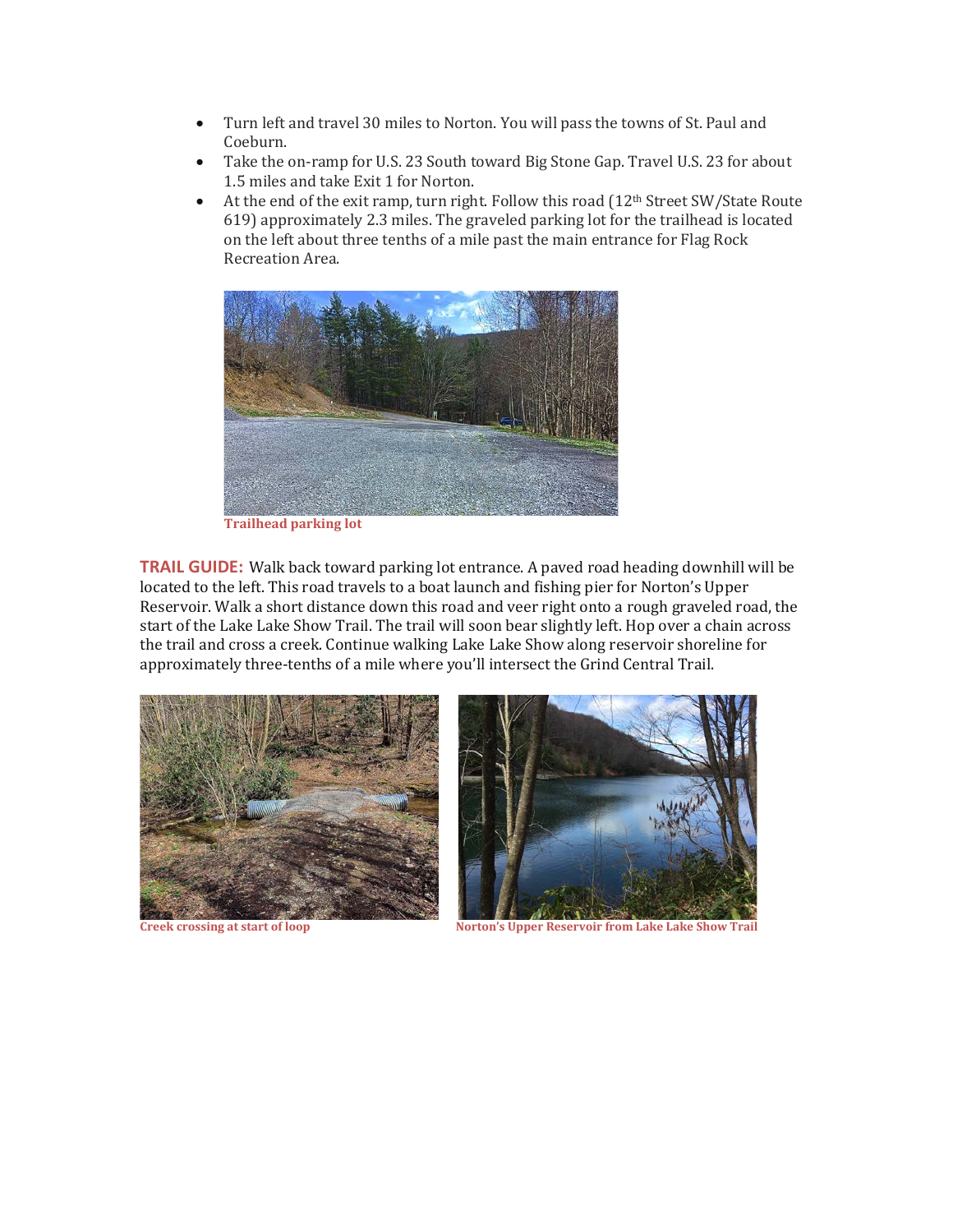Turn right and begin ascending Grind Central. This stout climb will take you atop the ridgeline. During the winter months, if looking back toward the reservoir, there are some good views of surrounding mountains and Norton's Lower Reservoir.



 **Grind Central Trail junction View of Upper Reservoir Dam from Grind Central**

After about 0.25 miles traveling on Grind Central, you'll reach another trail junction. Stay straight and continue onto the Fern Gully Trail. This trail's name is especially memorable during the warmer months when the mountainsides are brimming with large swaths of fern clusters. At the start of Fern Gully, you'll begin a gentle descent and follow the contours of the ridgeline along an old logging road.

At one mile from the start of the hike, an old roadbed will intersect the trail from the right. Fallen logs block this road. Keep straight. Another faded roadbed crosses the trail about a tenth of a mile later. Stay straight.

At about 1.24 miles, you'll ascend to a gap. At this junction, turn left and follow the more wellworn roadbed at the far end of the gap, which is Forest Service Road 2420. Another roadbed, which you'll cross first, turns sharply uphill and switchbacks up the ridge.

At 1.6 miles, an old roadbed comes into the trail from the right. Stay straight. Enjoy winter views of Black and Pine Mountains at about 1.8 miles.

At about 2.4 miles, bear left at a fork in the road to continue. Shortly after this junction, you'll pass through a grove of hemlock trees and a section of trail bordered by sandstone boulders.



**The trail follows this roadbed for about 1.5 miles**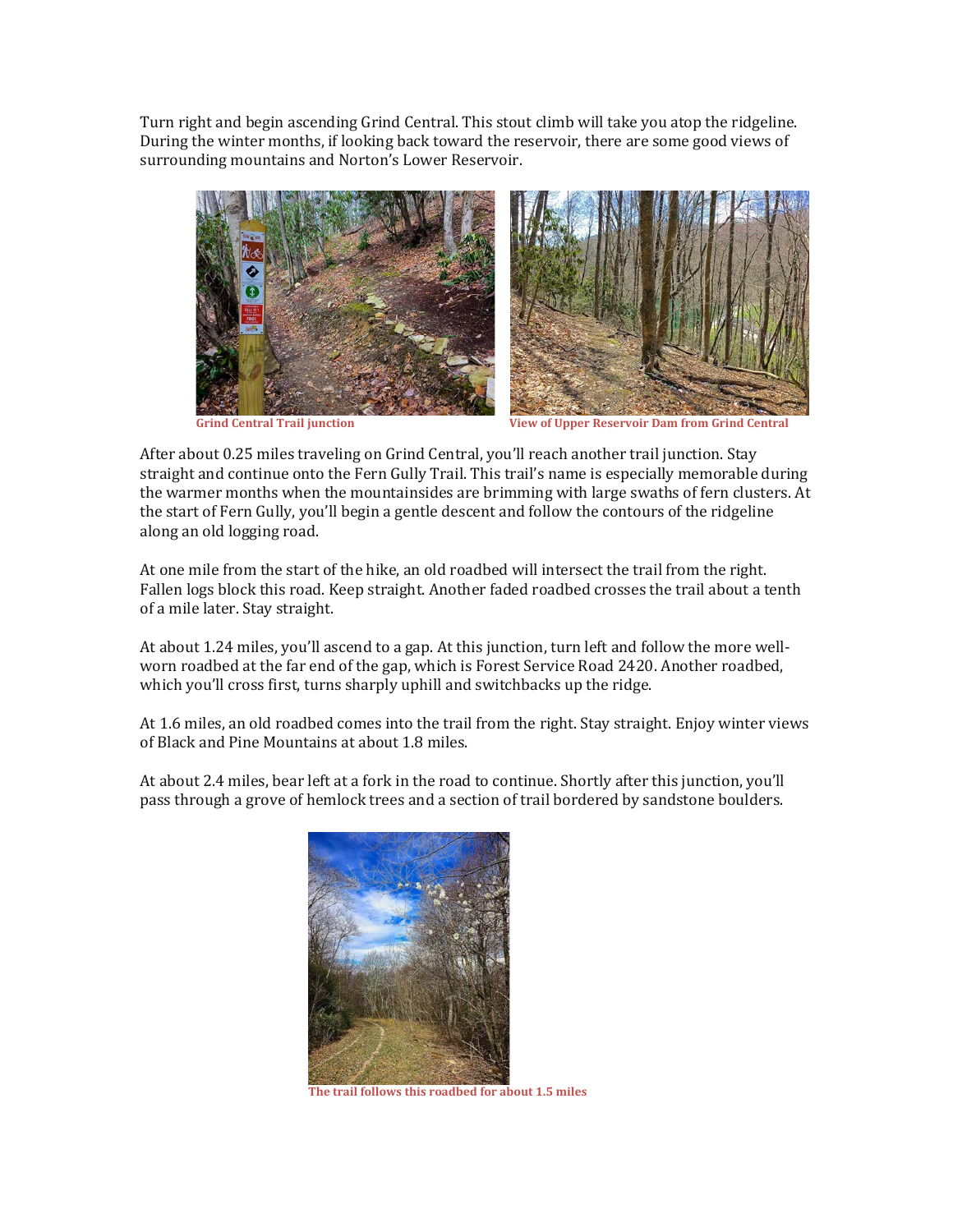At about 2.75 miles, you'll begin a gentle descent to your next trail junction, which is a singletrack path located on the left. When we hiked the trail, this turn was marked by two rows of pink survey tape that had been tied to a tree. This section of the loop, known as Pickem Mountain, quickly climbs to the top of a ridgeline and then descends via switchbacks to Lost Creek. \*\* **Stay alert for this junction. The trail is not obvious from the roadbed, though the pink tape makes finding the turn-off easier.**



**Trail junction marked with pink survey tape**

At 3.25 miles, you'll pass beneath an impressive rock overhang and then cross a small stream.



**Rock overhang**



**First creek crossing**